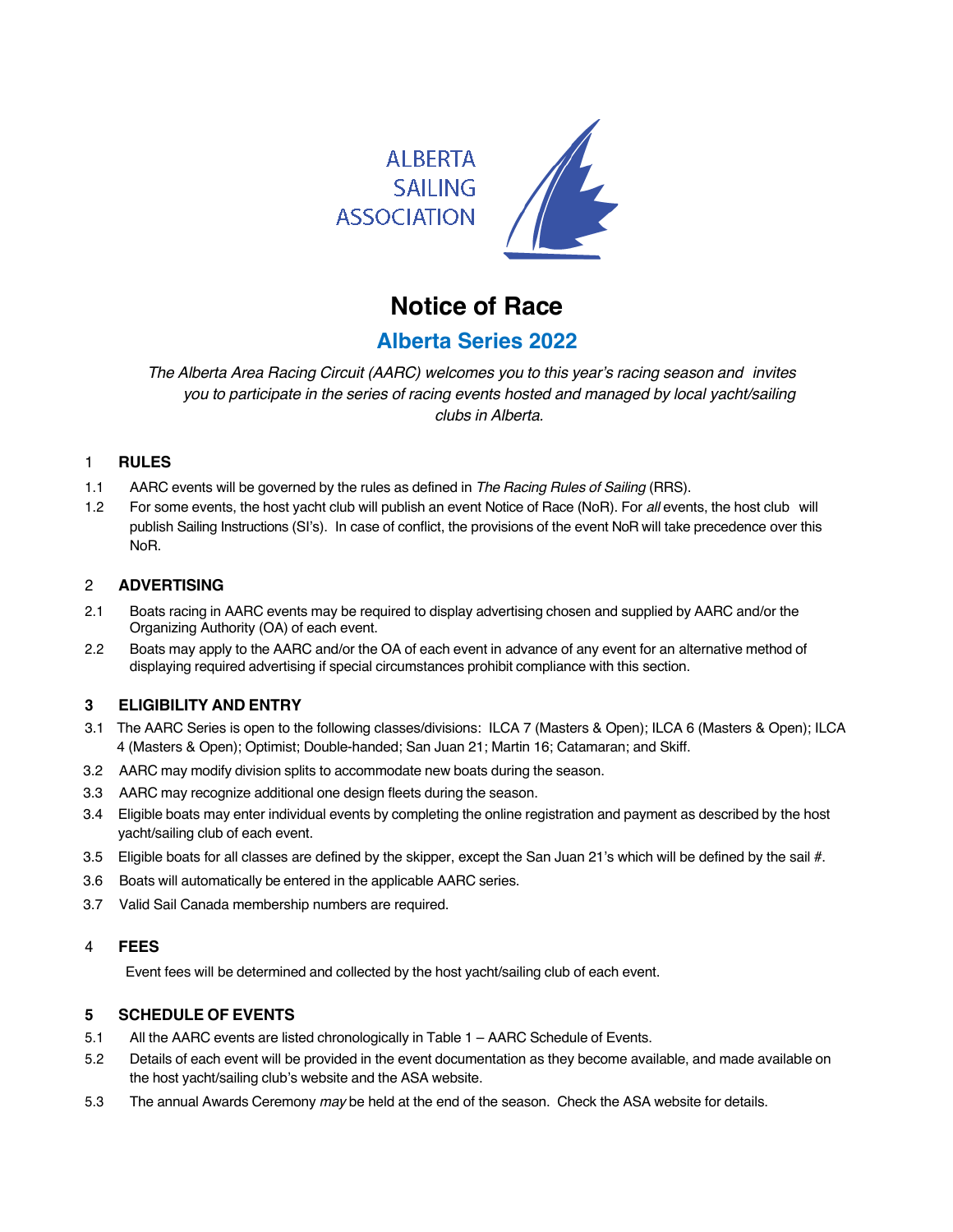#### **6 SAILINGINSTRUCTIONS**

Each event will have SI's issued by the host club as listed in Table 1 – AARC Schedule of Events.

#### **7 VENUES**

The venue for each event will be the host yacht/sailing club and the waters nearby, or as identified in the event NoR (if provided by the host yacht/sailing club).

#### **8 COURSES**

The courses to be sailed will be described in the event NoR (if provided by the host yacht/sailing club).

#### **9 RACES TO COUNT AND MINIMUM REQUIRED**

- 9.1 The series will consist of the following races: See Table 1.
- 9.2 A boat must compete in three of the five events listed on Table 1.

#### **10 RACE SCORES**

'N' is defined as the number of boats that compete in a particular race. Each boat finishing that race and not thereafter retiring or being disqualified will be scored as follows:

| <b>Finishing place</b> | Score |
|------------------------|-------|
| First                  | N     |
| Second                 | N-1   |
| Third                  | N-2   |
| Fourth                 | N-3   |
| Etc.                   |       |

All other boats that compete in that race, including any that finish and thereafter retire (RET) or are disqualified (DSQ), will score 0 points. Boats that do not compete in that race (DNC) will not be scored.

#### **11 SERIES SCORES**

- 11.1 The series score for each boat will be a percentage calculated as follows: divide the sum of her race scores by the sum of the points she would have scored if she had placed first in every race in which she competed; multiply the result by 100.
- 11.2 An excluded race counts as a race to qualify a boat for a series score, but not as one of her scored races in that regatta.
- 11.3 The Provincial Regatta will score a boat double points.
- 11.4 The boat with the highest series score is the winner, and others are ranked accordingly.

#### **12 RADIOCOMMUNICATIONS**

Except in an emergency, a boat that is racing shall not make voice or data transmissions and shall not receive voice or data communication that is not available to all boats.